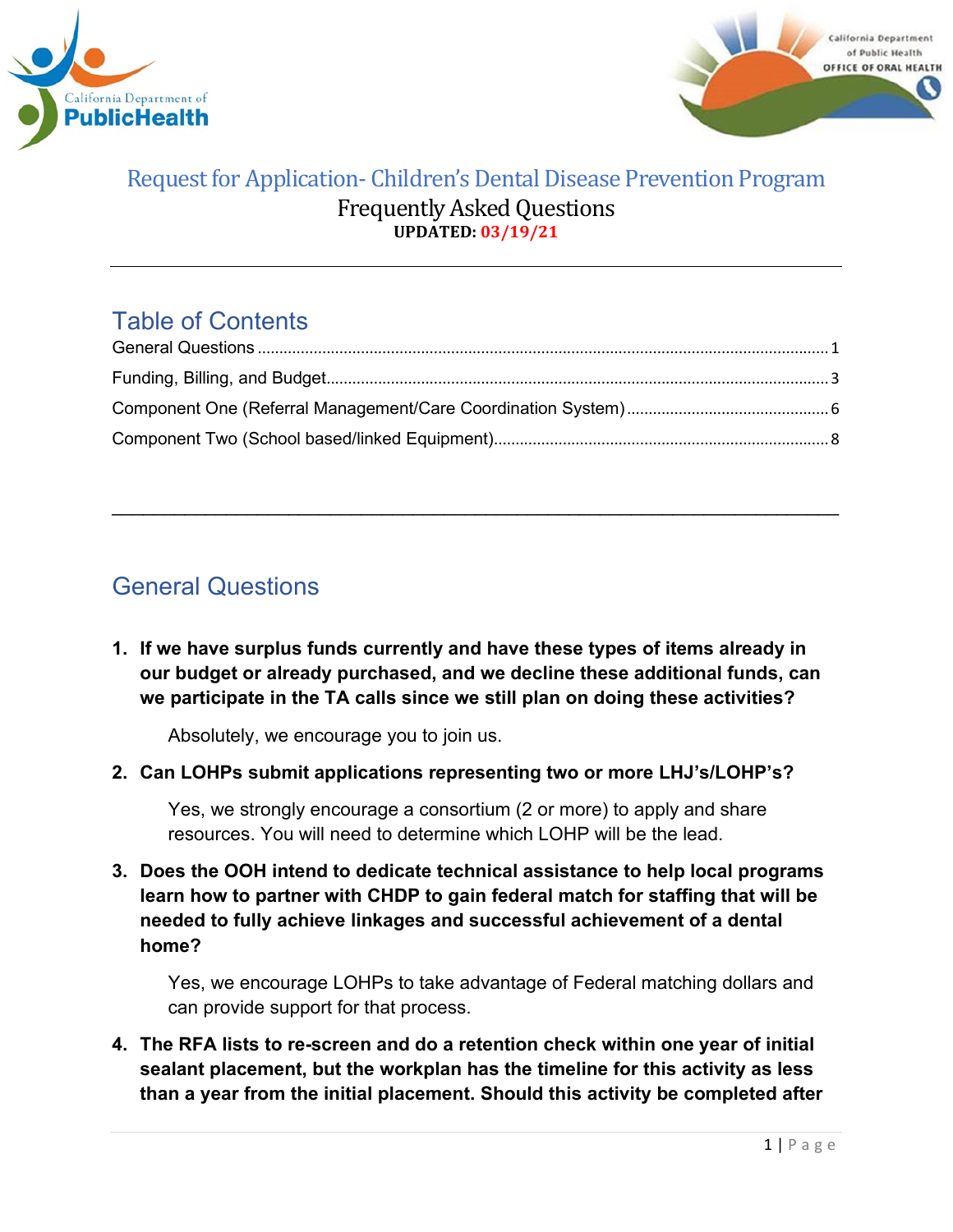



#### **the grant ends or will this activity be changed to a bi-annual re-screen and retention check?**

The intent here is to ensure quality sealants. There is room for flexibility, ideally within 6 months. This will be folded into the next grant cycle, so you can think about how you want to approach this in the following cycle.

### **5. In our jurisdiction, sending a Letter of Intent (LOI) can require a lengthy approval process. Can we apply for funds without sending an LOI?**

Yes, as long as your application for funds is submitted by the April 21, 2021 deadline. All LOI submissions are considered non-binding and optional.

### **6. Perhaps smaller jurisdictions will benefit from regional collaborations for care coordination/community-clinical linkage?**

We strongly encourage a consortium to apply and share resources for those jurisdictions.

#### **7. For those counties with DTI projects focused on care coordination, are you encouraging expanding that or adopting new ones that will be recommended by OOH?**

If they are focused on school children, we are encouraging those programs to expand existing programs. The ultimate objective is to achieve the target listed in the CA Oral Health Plan. The way we measure is through surveys of school children. If it aligns, OOH will be supportive.

#### **8. How should the LOHP approach conflicting timeline activities?**

It is recommended that LOHPs prioritize their needs and attempt to align contract deliverable submissions such as progress reports or budget revisions.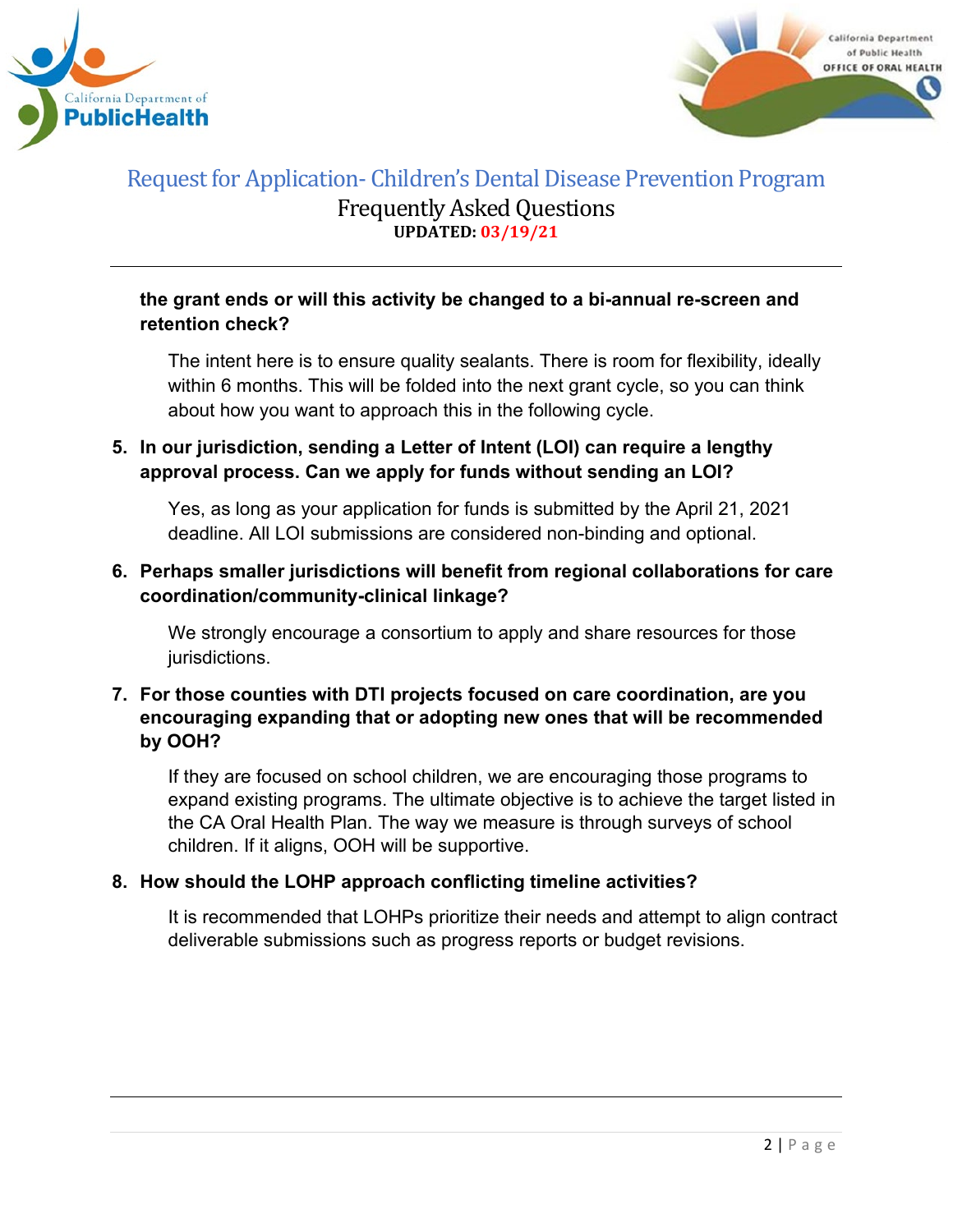



# <span id="page-2-0"></span>Funding, Billing, and Budget

### **1. What is a funding amendment?**

A funding amendment is a new, one-time funding opportunity available to LOHPs to support the creation and expansion of community-clinical linkages to promote oral health. The current budget will be amended to add the new funding.

#### **2. Will this be added as a part of the current Prop 56 budget and as a part of a line item?**

For the LOHPs to accept the funding award, part of that process would be submitting a revision for the current Prop 56 budget, as well as the current workplan. There is a new numbering convention for the new objective activities. They are similar but more robust to track the progress of these activities.

#### **3. Will all the LOHPs be notified if the ceiling funding is raised?**

LOHPs applying for the funding will be notified as soon as possible, if there is an increase in available funding.

### **4. Are LOHPs allowed to apply for both funding components?**

Yes, jurisdictions can apply for both funding components.

#### **5. Can LOHPs apply for only one funding component?**

Yes, jurisdictions may apply for only one funding component if that fits the needs of their program.

#### **6. Is the funding allocation the total amount for both components?**

Yes, the funding allocation is for both components. However, the total amount can be used for one or both components. LOHPs may narrow down which component you want if the funding pool is limited. LOHPs also need to consider if there will be adequate resources to provide clinical services at all the identified schools . Another important consideration is to prioritize clinical (sealants) or school linked programs to reach large populations. Spend time planning the best method for the available funding.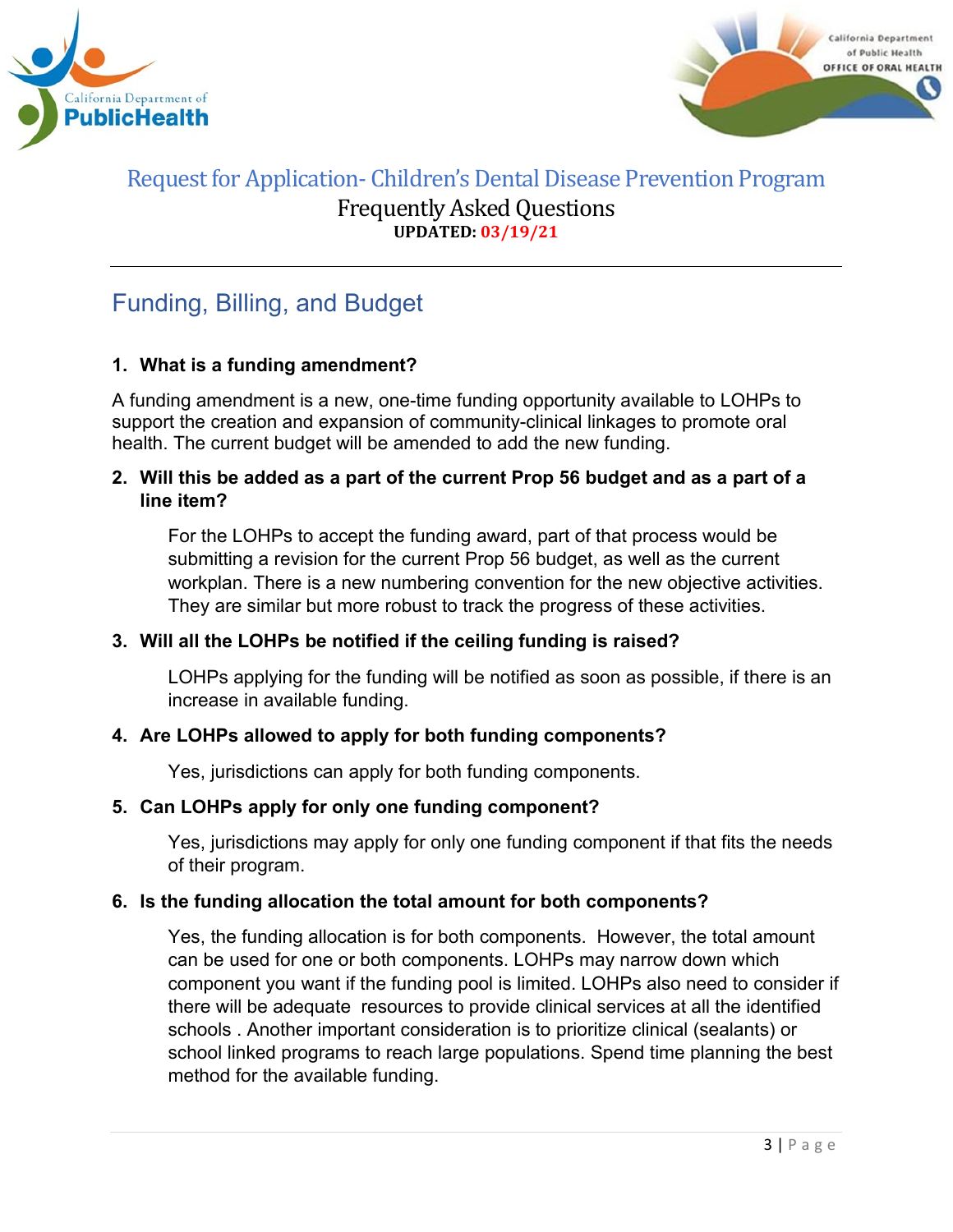



#### **7. Will this amendment allow for advance billing due to the limited time frame?**

No, advanced billing is not available.

#### **8. If we are partnered with contractors who already use referral systems, can we still apply for this funding?**

You may want to consider applying for a license to work with them on their system.

#### **9. Would the grant cover the salary of care coordinators?**

No, this is a one-time funding amendment. It's not a sustainable funding stream for budgeting ongoing staff. The funding may be used only for purchases to support community-clinical linkages and will not cover salaries or the cost of providing care.

#### **10.Can funds be used to cover the costs of a vehicle for mobile delivery of preventive dental services?**

No, unfortunately these funds will not cover the costs of purchasing a vehicle. However, they can be used to procure software and/or equipment support in already existing mobile programs that focus on providing preventive dental services to children.

#### **11.Can these purchases be used to support the expansion of services to include older children such as junior high or high school ages?**

No, younger school-aged children should still be considered the priority age demographic. Perhaps consider focusing services on other underserved populations such as children with disabilities.

#### **12.Can applicants apply for Component 1 without purchasing care coordination and referral software?**

No, care coordination and referral software are an essential component in Component 1 with the intended purpose of supporting community-clinical linkages through school-based/school-linked preventive dental services. We encourage LOHPs to consider combining applications with contiguous jurisdictions to leverage resources, skills, funding, and expertise.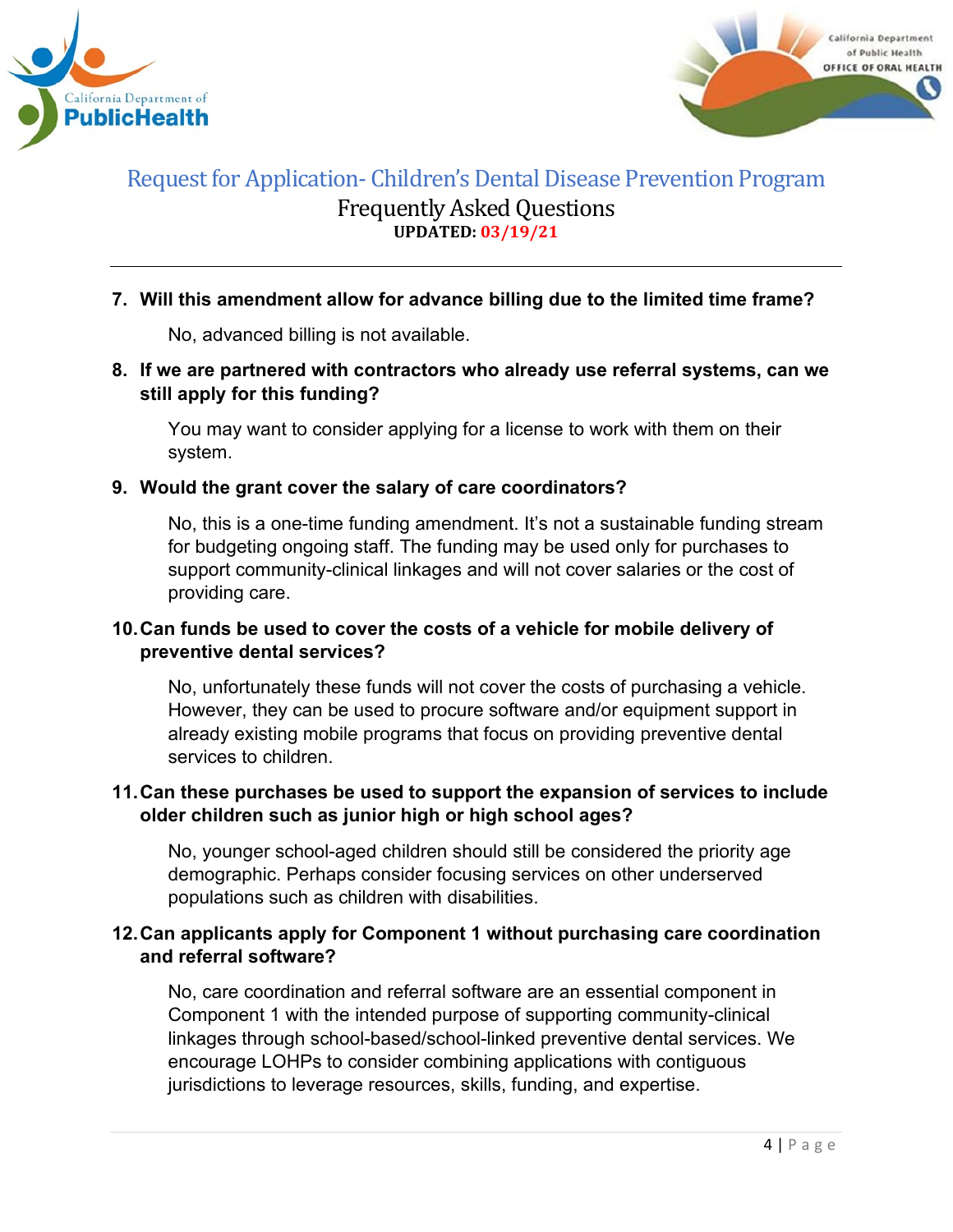



#### **13.Will a budget revision be due with the application submission, or will it be due when amendments are executed?**

Budget revisions will need to be submitted with the application. Initial budget revisions shall be considered tentative estimates and may be revised as pricing and purchasing decisions are finalized. OOH will work with LOHPs throughout the planning and implementation process to guide purchasing decisions and finalize budgets.

#### **14.Can the funding be utilized to purchase equipment that can be used to apply dental sealants and other materials? Are these funds allowed to be used to purchase the dental sealants themselves or fluoride varnish (FV) treatments?**

Initial operating costs are allowable but not sustainable. Once partners and providers begin billing and generating review, they should be able to purchase those sealants and FV treatments. In the initial stages, we can support those kinds of expenditures.

### **15.There are multiple rules and guidelines around certain Public Health FQHC services being conducted offsite. Will CDPH be able to help navigate communicating with multiple outside providers and the services they can bill for?**

Regarding FQHC billing for services rendered in schools, there are various rules and guidelines that must be taken into consideration. There have been some significant changes made since 2017 that affect how FQHCs bill for services rendered in intermittent clinic sites. An FQHC can establish an intermittent clinic site. Services will be subjected to the rate review and adjustment. Therefore, FQHCs may not opt for this. Use this [link to the CPCA website](https://www.cpca.org/CPCA/Health_Center_Resources/Operations/Licensing_Certification_OSHPD_3/CPCA/HEALTH_CENTER_RESOURCES/Operations/Licensing___Certification_OSHPD_3.aspx?hkey=e213a1f9-e91c-4d07-bd87-f32c31a5f75c#:%7E:text=Intermittent%3A%20A%20clinic%20that%20is,than%2040%20hours%20a%20week) that shows the steps that need to be undertaken.

#### **16.How much or what percentage should we budget for software, hardware, network, and trainings?**

Identify the hardware costs first and then OOH can work with each jurisdiction on options. Initial operating costs are allowable but LOHPs must develop plans for sustainability.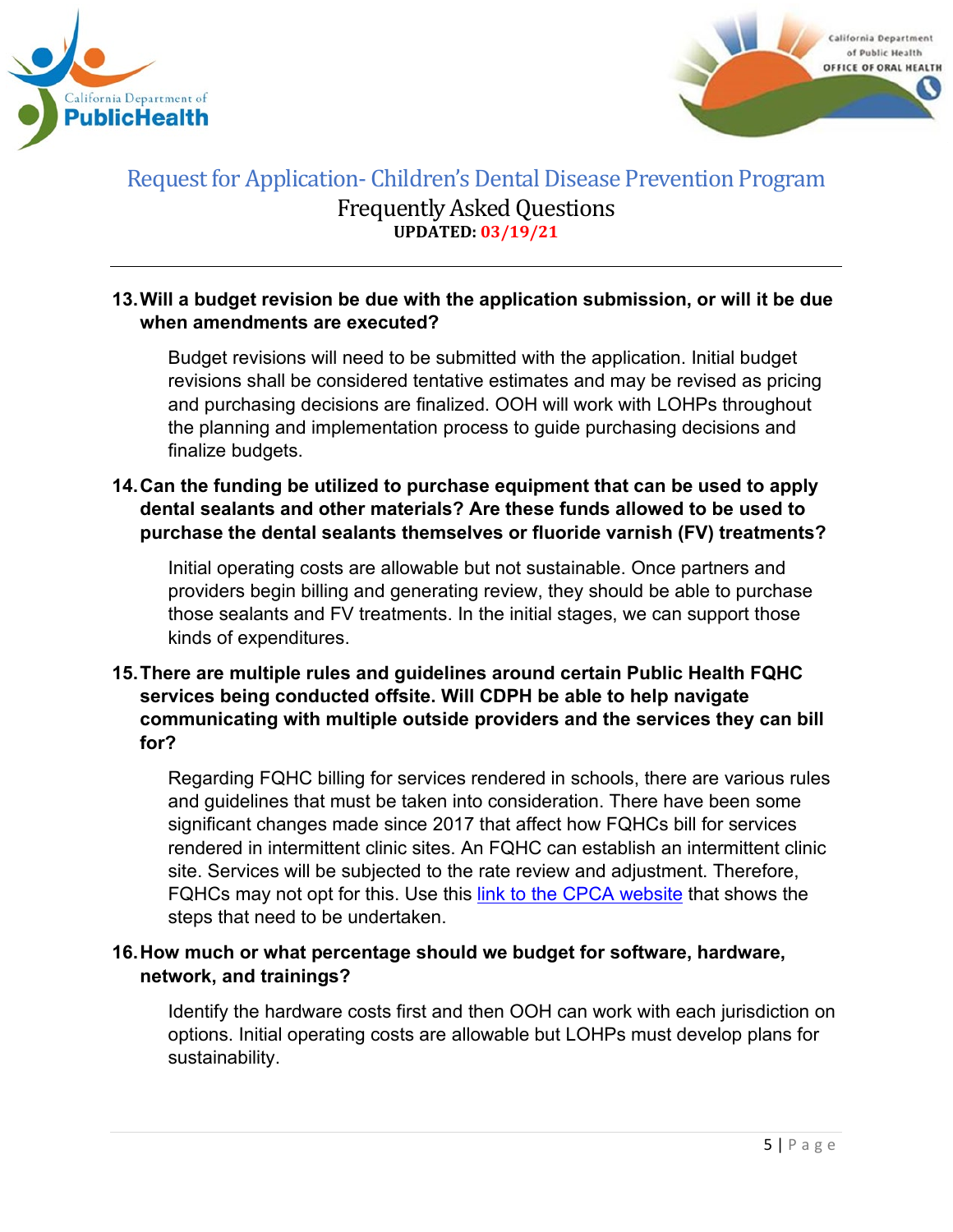



#### **17.How will questions and matters about billing be addressed throughout the duration of this project?**

OOH will be available to support LOHPs with billing questions.

#### **18.Does the budget revision need to be completed at the time of application submission?**

The budget revision needs to be completed and submitted with the application materials by the April 21, 2021 deadline. However, there will be an opportunity to revise the budget for this funding only after submission.

#### **19.Can funding for software and a referral system be used in schools and with CHDP?**

Yes. We want you to collaborate with CHDP and other local programs.

#### **20.Will the proposed contract amendment include any successful equipment grants and the new 5-year grant cycle?**

The proposed contract amendment will be separate. The equipment grant is for this cycle, and we will have a new RFA for the next cycle.

# <span id="page-5-0"></span>Component One (Referral Management/Care Coordination System)

#### **1. Will CDPH provide a list of software's to choose from?**

OOH will assist in the identification of appropriate hardware and software for referral management.

#### **2. Will the LOHPs have to develop software?**

No, OOH recommends that LOHPs procure software as a service from established vendors. OOH will provide support for software purchases and planning.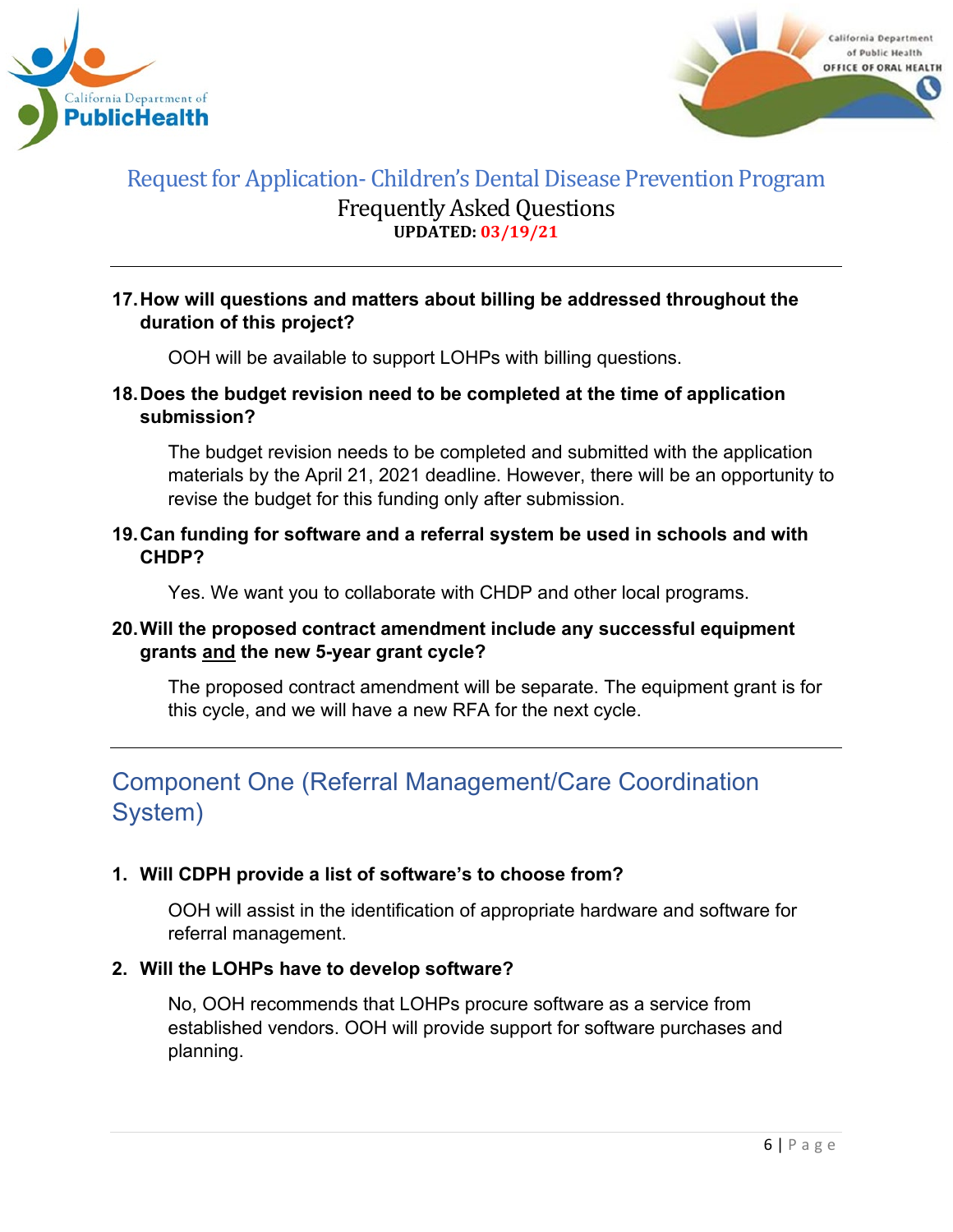



#### **3. Can you tell us the names of the software vendors, as we will need to know their costs to build our budgets correctly?**

We'll be flexible. Submit a dollar amount and we'll work with you on the details and specifics. OOH will provide you with an estimate when you are ready to build a budget. One way to approach this is to first identify the hardware costs. You should have an easier time with pricing of allowable expenses.

#### **4. Will you provide a list of software programs that we could use or consider, and how much percentage we should budget?**

We will work with the LOHPs to figure out the percentage for the hardware, software, and the network trainings. This is still a work in progress. Please submit a dollar amount and we will revise it later.

### **5. Could the referral software be used in our LOHP to track referrals made during fluoride varnish clinics and events? Or does it have to be a "sealant" program?**

Anything that is considered a school-based/school-linked preventive dental service could utilize this software. The primary goal is that the software will support community-clinical linkages and help ensure children are referred to care for preventive services that are provided in the community., Using the software to make referrals from screening events would be an appropriate use.

### **6. Is this electronic referral system being integrated and owned by the schools? And the referrals will be sent from the schools to the LOHP to refer out to dental providers?**

No. It links providers working in schools to providers in the community. Sending notes home with children about cavities and needed appointments is not effective. We want to enhance communications with families and dental providers. They should be able to see a referral, accept it, or forward a referral to a specialist. The program should be able to track referrals using dashboards; many software packages create dashboards. If a school nurse is doing the screening, the school can also refer directly to dental providers. LOHPs will have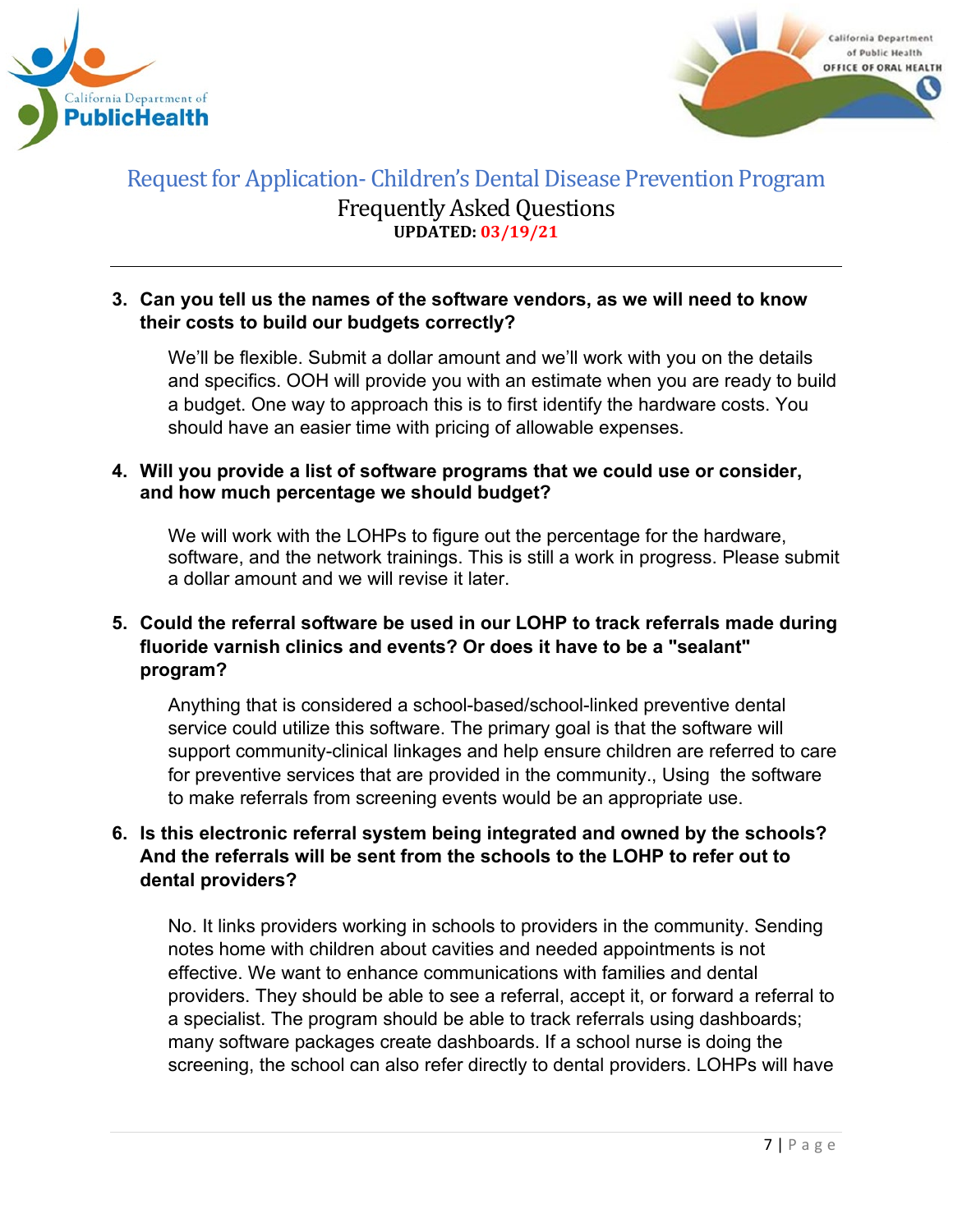



to recruit dental providers to be part of the referral list and help the schools learn the system.

**7. We are contracted with an FQHC for objective 6 activities. They have VDH systems already. Would the linked program software need to be separate?**

No, it doesn't have to be separate. If you already have one that is working, that's fine.

**8. Are you anticipating the electronic platform Dr. Kumar mentioned to be developed statewide or county by county so that it might sync with whatever EHRs the major dental providers use in each county?**

We are planning to select one or two referral management systems. The EHR/EDR integration is a huge challenge because each office system will need individual, ongoing TA. It is better if it resides outside the EHR for now.

# <span id="page-7-0"></span>Component Two (School based/linked Equipment)

**1. Is it possible to apply for equipment not listed in the RFA? I have a community partner that is trying to fund a mobile dental clinic and would match these OOH funds and is willing to enter into an MOU to provide the school-based screening, FV, sealant services and referral to dental home (FQHC, CHDP, etc.).**

Yes, if the equipment is for school-based care. It must be related to school dental programs. Please submit a proposal and we will work with you.

#### **2. What if my county already has an EMR the LOHP can use? Would it be possible to apply for only equipment?**

Yes, you can apply for the component that best serves your jurisdiction's needs.

#### **3. If LOHP's own the dental equipment, do they loan it to the school or the organization they partner with?**